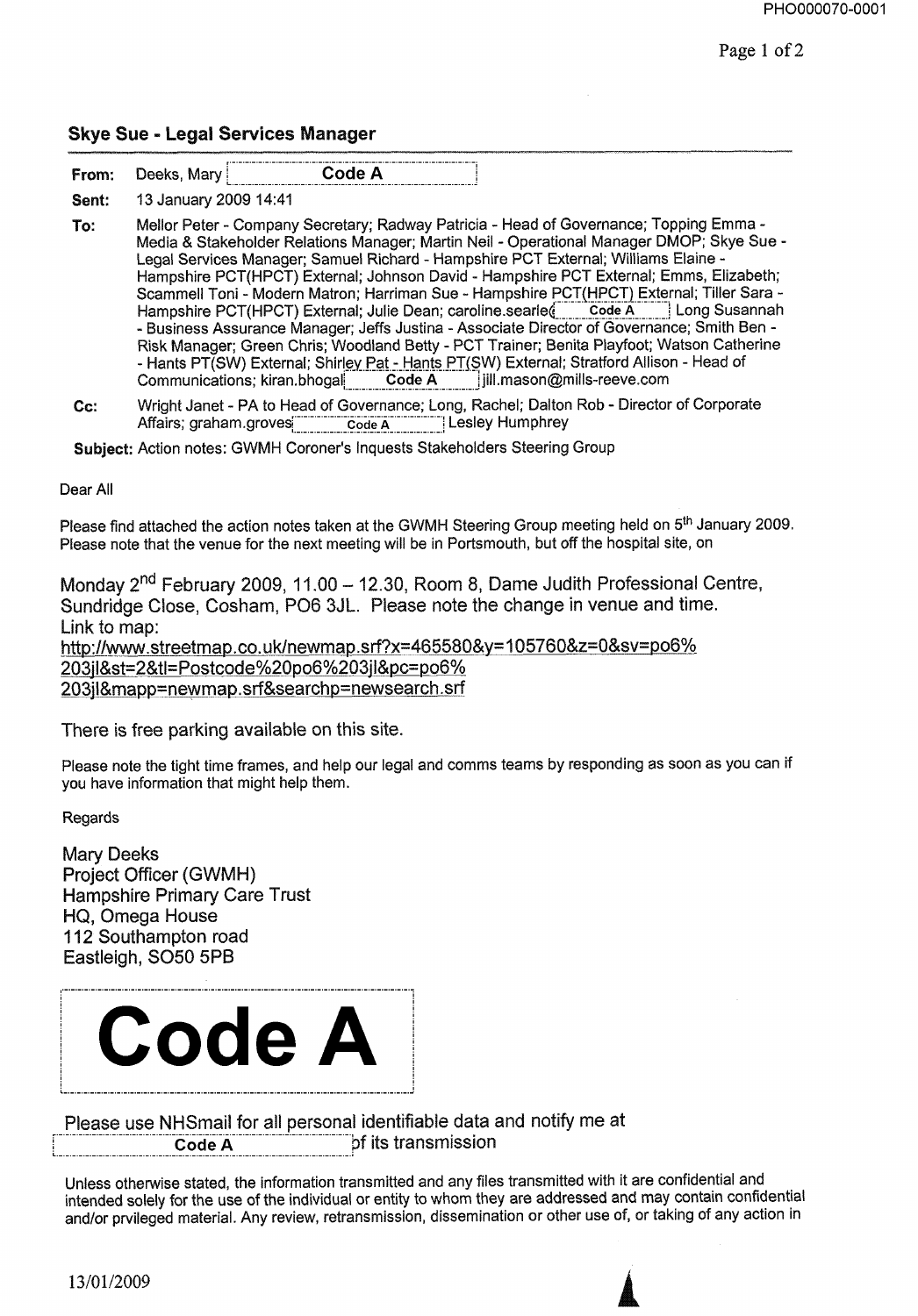# **Confidential**



**Primary Care Trust**

# **Monday 5th January, 11.00 to 12.30 Room 11, Quad Centre, Queen Alexandra Hospital, Cosham Meeting regarding Gosport War Memorial Hospital - Coroner's Inquests**

## **Action Notes**

**Present:** Richard Samuel (Chair) Sara Tiller Mary Deeks Julie Dean (Trimedia) Caroline Searle Betty Woodland Elaine Williams Jill Mason

Peter Mellor Emma Topping Benita Playfoot Toni Scammell Emma Topping Nell Martin Allison Stratford Stuart Knowles

|                                                                                                                                                                                                                                                                                                                                                                                                                                                                                                                                                                                                                                                                                                                                                                                                                                                                        | Action                                                                                                                                                                                                                                                                                                                                                                                                       |
|------------------------------------------------------------------------------------------------------------------------------------------------------------------------------------------------------------------------------------------------------------------------------------------------------------------------------------------------------------------------------------------------------------------------------------------------------------------------------------------------------------------------------------------------------------------------------------------------------------------------------------------------------------------------------------------------------------------------------------------------------------------------------------------------------------------------------------------------------------------------|--------------------------------------------------------------------------------------------------------------------------------------------------------------------------------------------------------------------------------------------------------------------------------------------------------------------------------------------------------------------------------------------------------------|
| Apologies: Elizabeth Emms, Sue Harriman, David Johnson, Patricia Radway,<br>Allison Stratford, Catherine Watson (Apologies received post-meeting from<br>Susannah Long and Ben Smith.)                                                                                                                                                                                                                                                                                                                                                                                                                                                                                                                                                                                                                                                                                 |                                                                                                                                                                                                                                                                                                                                                                                                              |
| Notes of the last meeting:                                                                                                                                                                                                                                                                                                                                                                                                                                                                                                                                                                                                                                                                                                                                                                                                                                             |                                                                                                                                                                                                                                                                                                                                                                                                              |
| <b>Matters Arising:</b><br>3.1 SK asked for comments on LH's statement to go to him. LH stated that the<br>document was only her recollection, and not intended to be anything other<br>than that. She would ask for her name to be removed from it if it were<br>represented as anything else.                                                                                                                                                                                                                                                                                                                                                                                                                                                                                                                                                                        | <b>ALL</b>                                                                                                                                                                                                                                                                                                                                                                                                   |
|                                                                                                                                                                                                                                                                                                                                                                                                                                                                                                                                                                                                                                                                                                                                                                                                                                                                        |                                                                                                                                                                                                                                                                                                                                                                                                              |
| 4.1 Communications: Two documents were tabled.<br>The first contained suggestions for spokespeople. It was agreed that ST<br>would pull together a spokespersons group.<br>The second was the communications action plan for comment. Further<br>٠<br>documents to be circulated by email. It was agreed that when finalised the<br>strategic aims should be converted into messages reflected in the plan.<br>ST to update Graham Groves, Comms lead at the SHA.<br>ST to produce weekly update to circulate to RS and PM via MD.<br>It was agreed that by the February meeting the comms and legal teams would<br>۰<br>have arrived at proposed statements around the story. To be circulated one<br>week before the next meeting, ie 26 <sup>th</sup> January. Clinicians to be involved.<br>4.2 Legal issues.<br>SK gave a verbal report, having tabled an agenda. | <b>ST</b><br><b>ST</b><br><b>ST</b><br><b>ST</b><br>ST/Legal<br>Teams                                                                                                                                                                                                                                                                                                                                        |
|                                                                                                                                                                                                                                                                                                                                                                                                                                                                                                                                                                                                                                                                                                                                                                                                                                                                        | The notes of the last meeting were agreed as a true record.<br>3.2 Storyboard: Please send addition/comments to MD by 16 January.<br>Progress by sub-groups<br>Purpose of the inquest: SK stated that the inquest will be an investigation into<br>how the patients met their deaths, not a wider 'Article 2' investigation.<br>Questioning under Rule 43 (for the prevention of future deaths) was possible |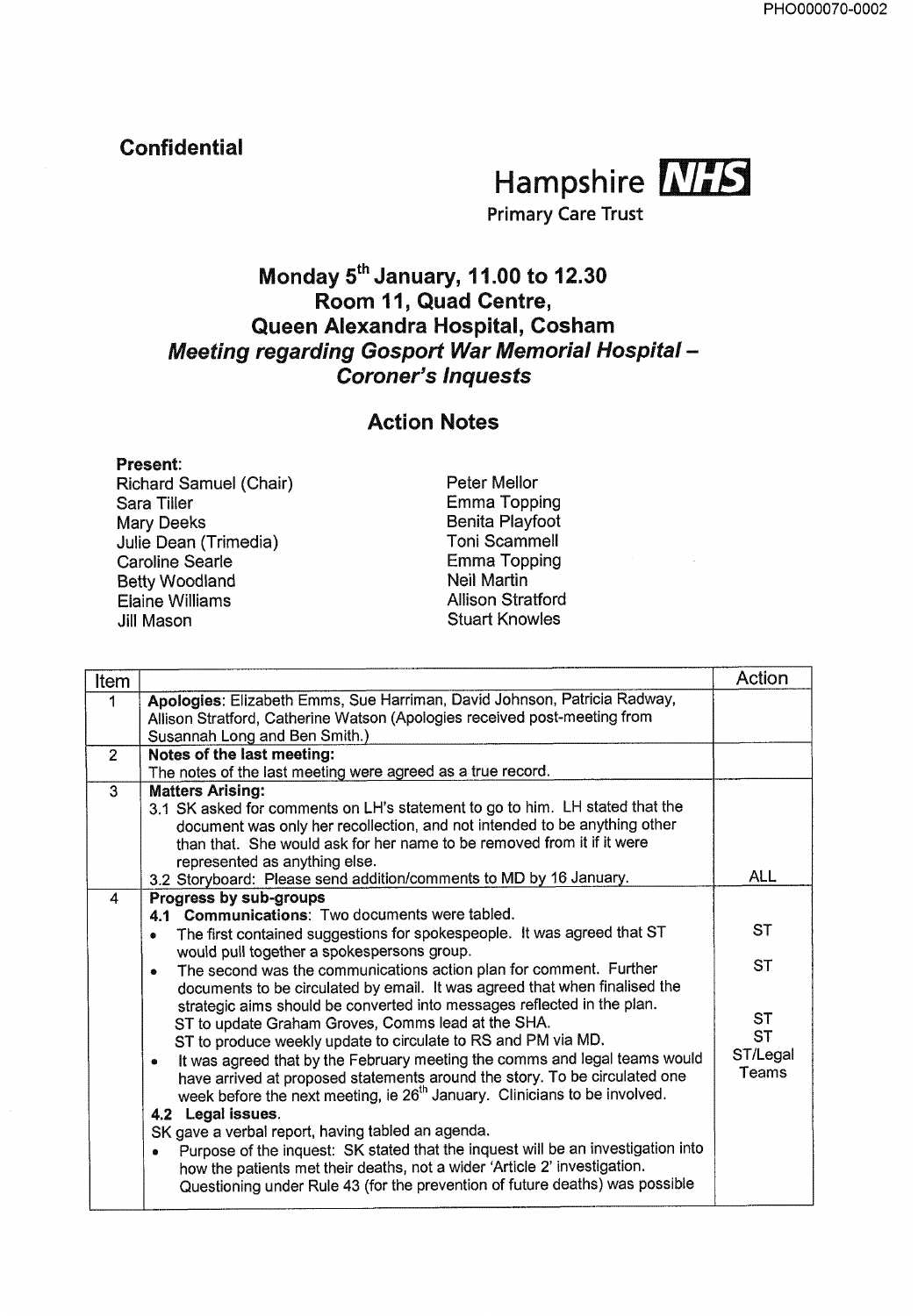|                | due the time that has elapsed, and we will need to be able to assure the                                                                                 |              |
|----------------|----------------------------------------------------------------------------------------------------------------------------------------------------------|--------------|
|                | coroner that the same issues would not arise now.                                                                                                        |              |
|                | Current position with the Coroner: not replied to enquiries about venue etc.<br>۰                                                                        |              |
|                | Return of documents from the Police: The coroner has authorised the police<br>۰                                                                          | <b>SK</b>    |
|                | to release the medical records. SK to liaise.                                                                                                            |              |
|                | Update on the position with counsel: A provisional date for briefing counsel<br>$\bullet$                                                                |              |
|                | has been arranged for 23 <sup>rd</sup> January.                                                                                                          |              |
|                | Defence organisations: the MPS do not see a conflict of interests between<br>$\bullet$                                                                   |              |
|                | the interests of PHT and its consultants. Dr JB is being represented by the                                                                              |              |
|                | MDU. Dr IR (PHT) has a copy of the police's expert evidence for review, and                                                                              | <b>SK/CG</b> |
|                | may decide to go to his professional defence organisation in the light of it. SK                                                                         |              |
|                | and CG from the NMC will discuss potential conflicts of interest when the                                                                                | CG           |
|                | comms documents are finalised. CG to ask the NMC if the cases against the                                                                                |              |
|                | nurses have been closed.                                                                                                                                 |              |
|                | Staff briefing and support: SK had conducted two staff briefings in December,<br>۰                                                                       |              |
|                | one at PHT and one at GWMH.<br>Evidential position: Although it was agreed that preparations must be made<br>$\bullet$                                   |              |
|                | for the intense questioning that the AVMA barrister will want to ask, there is no                                                                        | <b>SK</b>    |
|                | need to proffer the evidence if not asked. Statements may need to be taken                                                                               |              |
|                | from other members of staff in case needed.                                                                                                              |              |
|                | The timeline produced by LH will need additional dates inserting, such as the<br>$\bullet$                                                               | <b>MD</b>    |
|                | dates of the different organisational restructuring.                                                                                                     |              |
| 5              | <b>Feedback on Actions</b>                                                                                                                               |              |
|                | 5.1 CHI action plans: MD reported that all organisations had delivered their CHI                                                                         |              |
|                | action plans in a timely way, but the evidence base from PCtPCT and HPT                                                                                  |              |
|                | was awaited. Eileen Spiller and Keith Ollerhead would now conduct a paper-                                                                               |              |
|                | based assurance exercise, the output of which would be a brief summary of                                                                                |              |
|                | assurance derived from the evidence, which would be sent to the SHA.<br>Organisations are asked to get sign off for their action plans from within their | <b>ALL</b>   |
|                | organisation by February 6 <sup>th</sup> . If it is signed off by a committee it must be a                                                               |              |
|                | committee that reports to the Trust Board. The outcome of the ES/KO review                                                                               | <b>MD</b>    |
|                | will be circulated to organisations by Friday 9 <sup>th</sup> January.                                                                                   |              |
|                | History storyboard: As in final bullet point of legal input: the timeline needs<br>5.2                                                                   |              |
|                | additional dates to be added in order to be useful to the legal team. All to                                                                             | MD           |
|                | contribute, dates to MD.                                                                                                                                 |              |
| 6 <sup>1</sup> | <b>Any Other Business</b>                                                                                                                                |              |
|                | No further business was raised and the meeting closed.                                                                                                   |              |
| $\overline{7}$ | Date of next meeting                                                                                                                                     |              |
|                | Monday 2 <sup>nd</sup> February 2009, 11.00 - 12.30, Room 8, Dame Judith                                                                                 |              |
|                | Professional Centre, Sundridge Close, Cosham, PO6 3JL. Please                                                                                            |              |
|                | note the change in venue and time. Link to map:                                                                                                          |              |
|                | http://www.streetmap.co.uk/newmap.srf?x=465580&y=105760&z=0                                                                                              |              |
|                | <u>&amp;sv=po6%203jl&amp;st=2&amp;tl=Postcode%20po6%203jl&amp;pc=po6%203jl&amp;</u>                                                                      |              |
|                | mapp=newmap.srf&searchp=newsearch.srf                                                                                                                    |              |